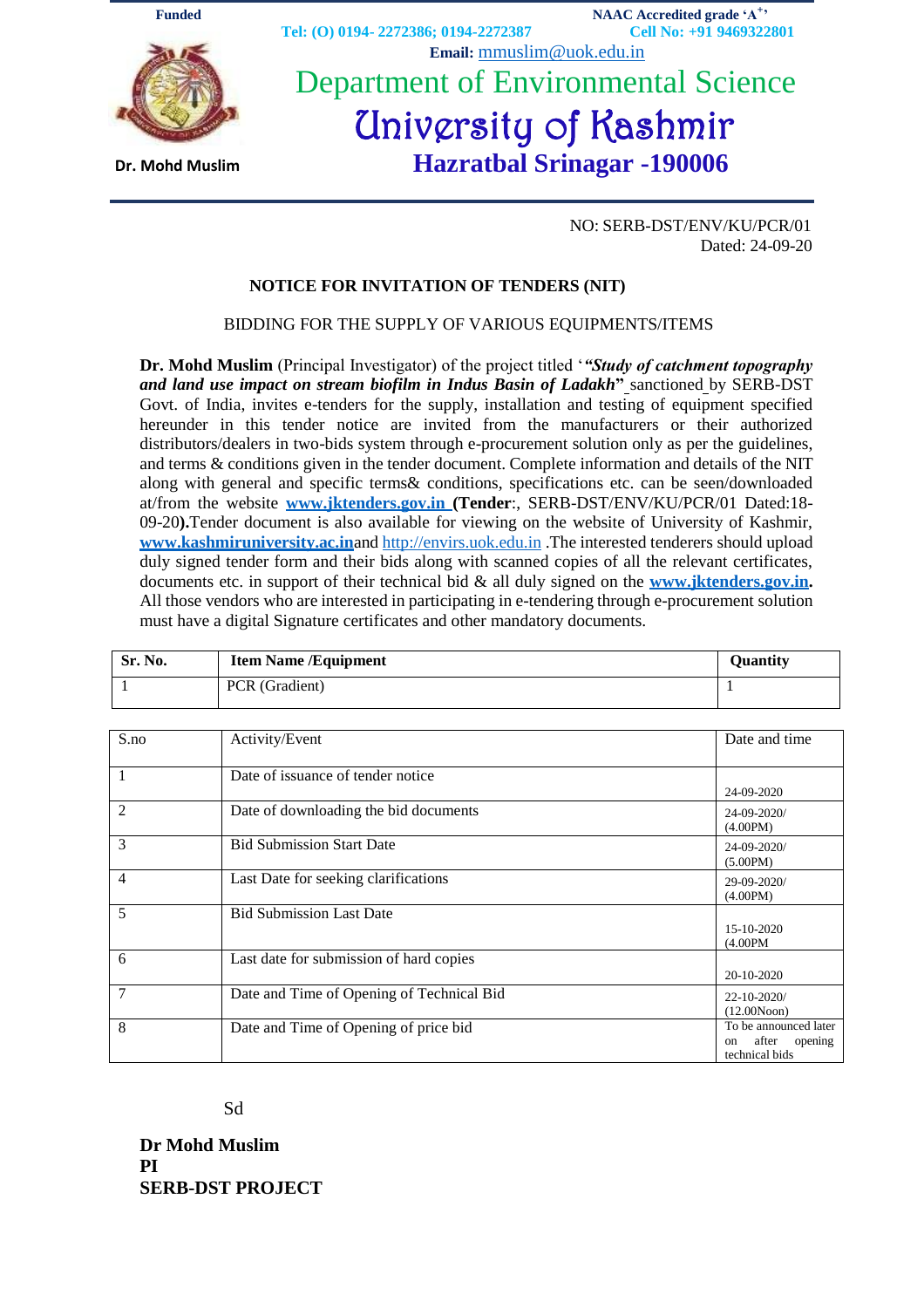# (TO BE SUBMITTED ALONG WITH TECHNICAL BID)

**TENDER NOTIFICATION NO: ----------------------------------------------**

# **U N D E R T A K I N G**

## **Dr Mohd Muslim**

## **PI-SERB-DST PROJECT**

Department of Environmental Science

University of Kashmir, Srinagar,190006

J&K, India

We the undersigned (herein after called as Contractor/Vendors/Suppliers) hereby offer to execute supply of items as per specification against which we have quoted our rates and for which this tender may be accepted at the rates stated therein and subject to the terms & conditions set forth for such items.

**Date this Day** of

**Signature of Contractor** 

**Address**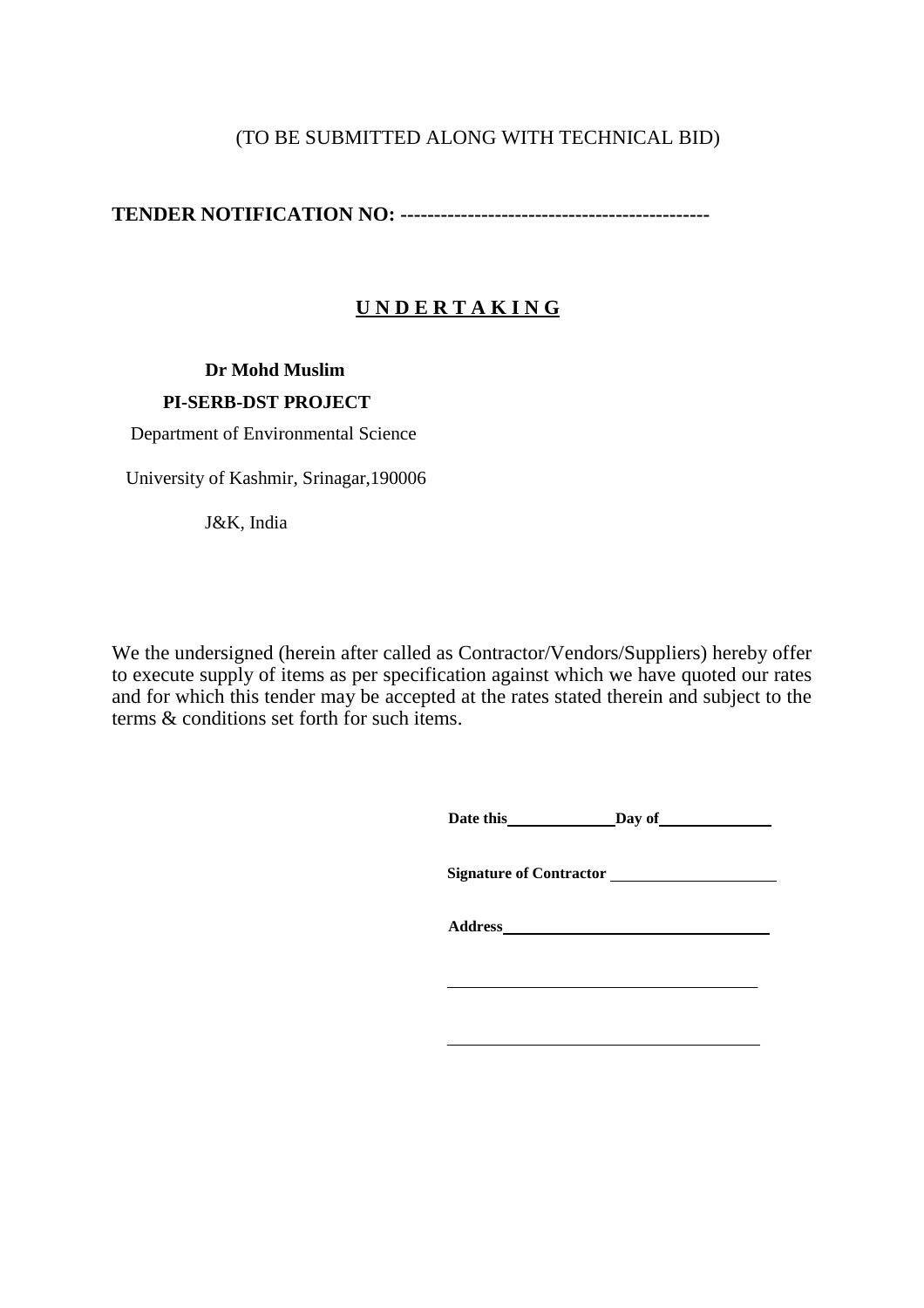#### **Guidelines/Procedure**

- 1. **Payment of cost of Tender documents**: The amount of Rs.500/-as cost of Tender document in the form of E-Challan favoring **Head**, **Department of Environmental Science**, University of Kashmir Srinagar 190006, J&K, India needs to be appended with other documents mentioned in tender notice. The bidders can view/download the tender documents from th[e](http://www.jktenders.gov.in/) [www.jktenders.gov.in](http://www.jktenders.gov.in/).
- 2. **Submission of bids**: The bidders who are desirous of participating in, e-procurement shall submit their technical and price bids online in the standard formats prescribed in the Tender documents, displayed at: [www.jktenders.gov.in](http://www.jktenders.gov.in/).The bidder should upload the scanned copies of all the relevant certificates, documents etc. in support of their bids. The bidder shall sign on all the statements, documents, certificates, uploaded by him, owning responsibility for their correctness/authenticity and same copy of tender bid thereof may also be submitted in the office of the **Dr Mohd Muslim**, **Department of Environmental Science**, University of Kashmir Srinagar 190006, J&K, and India along with original or scanned copy of EMD before the specified date  $\&$  time. Financial bids shall be submitted online only In the event of the specified date for physical submission of EMD along with copies of bid documents is declared a holiday, the same will be received up to the appointed time on the very next working day. However, documents of the bidders downloaded online or requisitioned subsequently only will form the basis for deciding the tender.
- 3. **Payment of Bid Security (Earnest Money Deposit):** The EMD Rs. 7,000/= for PCR Gradient shall be in the form of the **Bank Guarantee/Fixed Deposit Receipt/DD only** of a scheduled bank issued in favour of **Dr Mohd Muslim** , **Department of Environmental Science** University of Kashmir Srinagar 190006, J&K, India and the zerox copy thereof is to be scanned and uploaded along with the bid, and the original or scanned copy shall be sent to **Dr Mohd Muslim**, **Department of Environmental Science** University of Kashmir Srinagar 190006, J&K, India so as to reach before the date & time of closing of the bids; failing which bid will be rejected. The Bid Security (EMD) of unsuccessful bidders will be released immediately after finalization of the order/contract without any interest. However, firms registered with NSIC etc., are exempted from submitting EMD provided such registration includes the item(s) they are offering are manufactured by them and not for selling products manufactured by other companies.
- 4. **Processing of Tenders**: The technical committee of the project approved by the competent authority will evaluate and process the tenders and the decision will be communicated to the bidder online.
- 5. **Price Bid Opening**: The Price Bids of only technically qualified bidders(whose bids satisfy the prescribed technical specifications/parameters and have also submitted all requisitioned documents  $\&$  EMD) will be opened online at the specified date  $&$  time and will subsequently be evaluated to determine the lowest bidder. The result will be displayed on the: [www.jktenders.gov.in](http://delhi.govtprocurement.com/).which can be seen by all the bidders who participated in the tenders.
- 6. **Payment of Performance Security**: The successful tenderer shall furnish a Bank Guarantee/FDR of the value of 02% of the basic cost of the item for the period of warranty/guarantee from a nationalized bank to ensure the satisfactory performance of item supplied. The performance guarantee is to be submitted at the time of installation / demonstration of equipments. In case the performance of the item is not found satisfactory, the amount of Performance Security will be forfeited & credited in university account.
- 7. **Participation of Bidders at the time of opening of bids**: Bidders have two options to participate in tendering process at the time of opening of Bids:
	- (i).Bidders can come at the place of opening of bids (electronically) as done in the
		- conventional tender process.
	- (ii). Bidders can visualize the process online.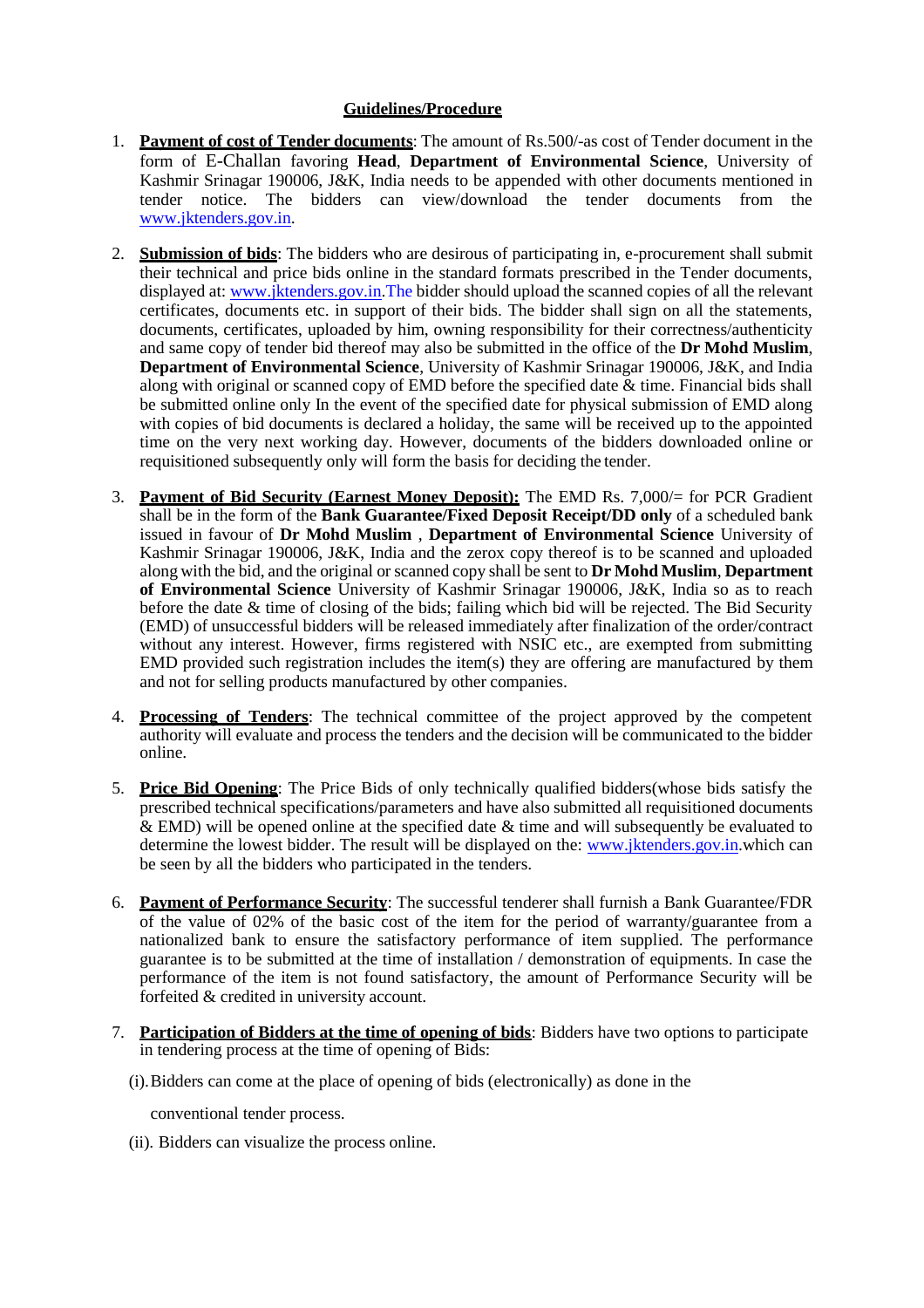8. **Financial Rules for e-procurement**: GFR-2017 shall be applicable to the e-procurement system for purchase of equipment/goods etc mentioned in the tender document.

Sd

**Dr Mohd Muslim PI-SERB-DST PROJECT Department of Environmental Science**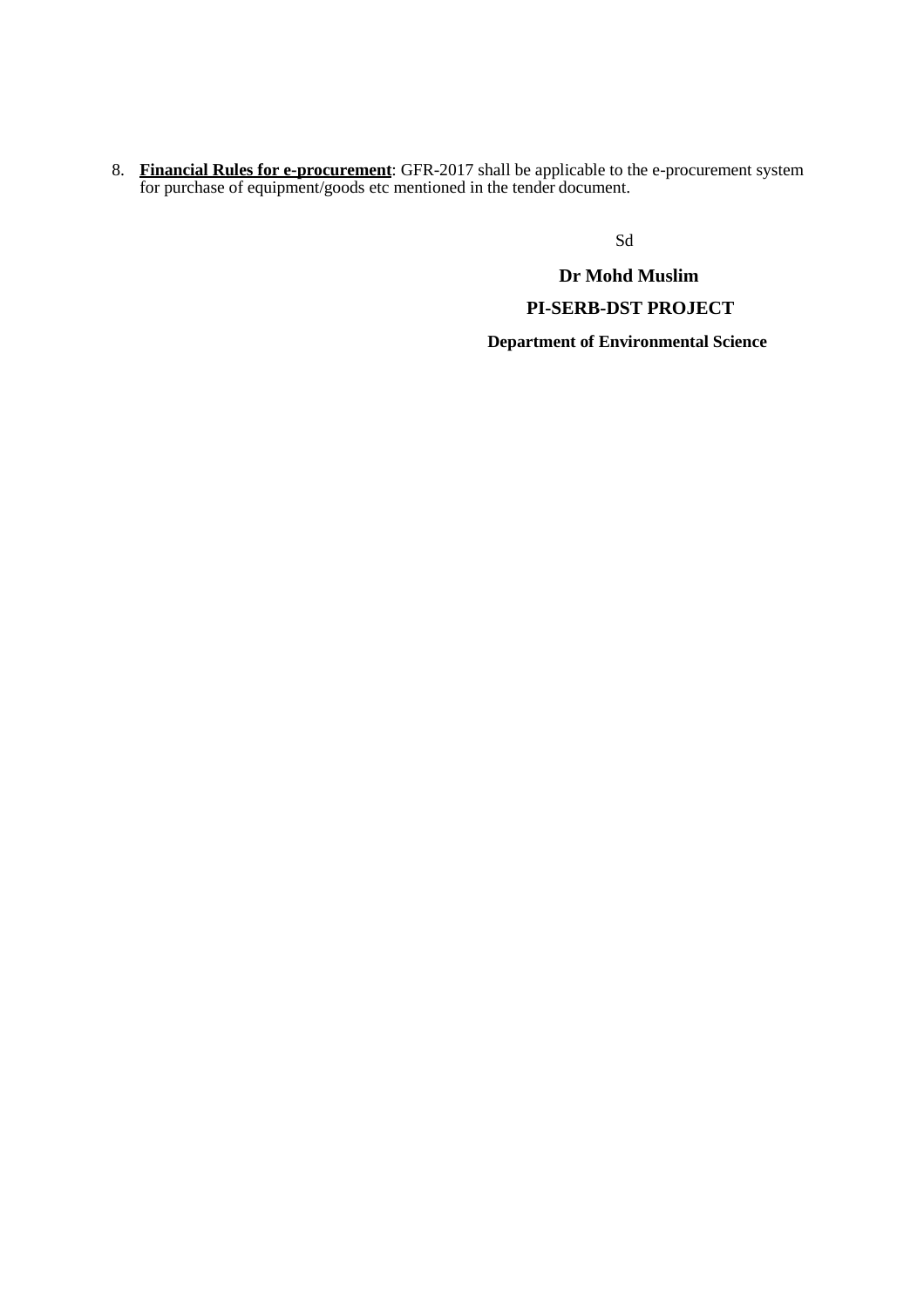## **TERMS AND CONDITIONS**

Procedure for submission of bids: The bidders who are desirous of participating in"eprocurement" shall submit their offers in two bid format, namely **Technical Bid and Financial Bid**. The Technical and Financial bids in the standard formats prescribed in the Tender documents, displayed at: [www.jktenders.gov.in](http://www.jktenders.gov.in/). The bidder should upload the scanned copies of all the relevant certificates, documents etc. after page-numbering all documents and tender document and prepare an index thereof in the: [www.jktenders.gov.in](http://www.jktenders.gov.in/).insupport of their price bids. The bidder shall sign on all the statements, documents, certificates, uploaded by him, owning responsibility for their correctness/authenticity and copies thereof may also be submitted in the office of the **Dr Mohd Muslim**, **Department of Environmental Science, University of Kashmir, Srinagar-190006, Jammu & Kashmir, India** along with original or scanned copy of EMD. However, documents of the bidders downloaded online or requisitioned subsequently only will form the basis for deciding the tender except in the cases where technical committee may desire to demand any document from the bidder.

1. Manufacturers (OEMs) or their Authorized Distributors/dealer only should submit their bids.

## **2. ALTERATION IN THE SPECIFICATION.**

(i) The specifications mentioned in the tender must not be altered by the Suppliers. **3. INCOMPLETE TENDERS**

4. The Bidder is expected to examine all instructions, forms, terms and specifications in the bidding documents. Failure to furnish all information/documents, as asked for in the NIT, or submission of a bid not substantially responsive to the NIT in every respect, will be at the Bidder"s risk and may result in rejection of its bid.

#### **5. CANCELLATION OF TENDER/ CONTRACT/ IN PART OR IN FULL IN CASE OF DEFAULT IN CONTRACT/SUPPLY:**

If the Supplier, in the opinion of the Institute, fails or neglects to comply with any of the terms & conditions forming, part of the order issued, the PI of the project shall, without prejudice to any other right or remedies under the contract, have the right to cancel the contract /order by giving 15 day notice in writing to the Suppliers/firms without being liable to pay compensation for such cancellation.

- 6. Tender shall be uploaded as per guidelines indicated for e-procurement solution.
- 7. Demonstration of equipment"s has to be arranged by the suppliers, if desired by the institute.
- 8. **The quotation should be valid for a period of 150 days from the date of opening of the technical bid**.
- 9. Rates are to be quoted in INR (Rupee terms) wherever applicable and any revision thereof is not allowed after the tenders have been opened.
- 10. The delivery period should be clearly mentioned against each item, in case, the items are not readily available, ex-stock offer will be preferred.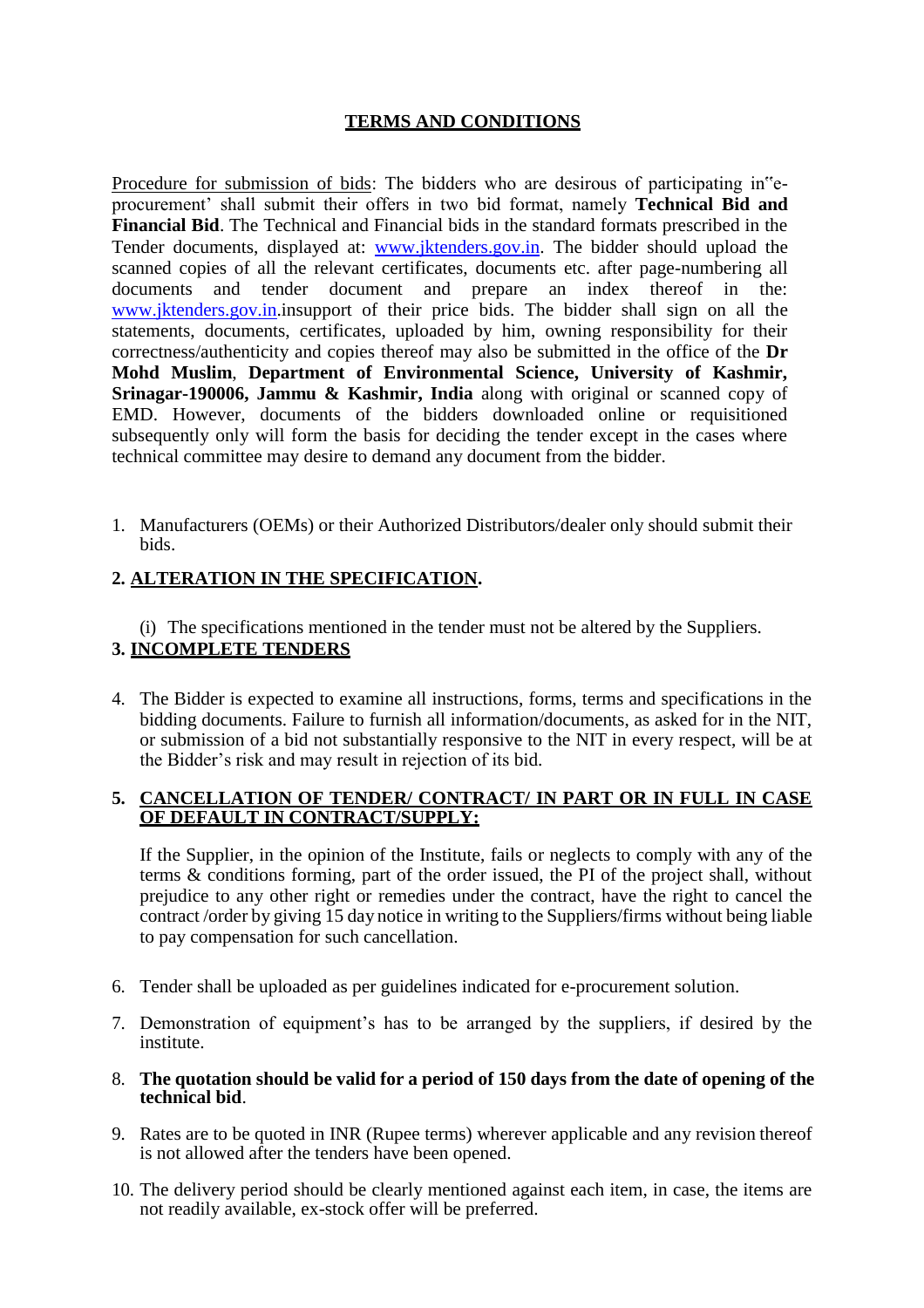- 11. Rates should be quoted F.O.R Institution including all Taxes and Duties namely GST (CGST&SGST)/Custom Duty etc. (against Custom Duty Exemption Certificate) and other should be mentioned clearly. Also mention price of optional accessoriesseparately wherever required.
- 12. Consignment will not be insured at the Institute/University Cost.
- 13. **Bidder, if is not the Original Equipment Manufacturer (OEM), must submit OEM's or their Distributor's Authorization to quote/sell the product(s).** Preference will be given to quotation pertaining to indigenous products. However, where suitable substitutes are not available and item need to be imported the following clarification/information should be given.
	- $\Box$  Whether the item will be imported by the intended tenderers against its own import license or university will have to provide Custom Duty Exemption Certificate (CDEC).
	- $\Box$  Name and address of the foreign supplier, make & model of the offered product and authorization to sell from OEM or their Distributor/Authorized Chanel Partner.
	- $\Box$  Delivery period including information about mode of dispatch and possible duration (after dispatch) for receipt of item at the port.
	- $\Box$  Whether the item required any special preparation for installation. In case yes, full details should be given regarding operation maintenance of the items.
	- $\Box$  In case of costly/sophisticated items whether the tenderers will arrange any special training regarding operation / maintenance of the items.
	- $\Box$  Nature of assurance for the supply of spares after the warranty period.

## **14. Terms of Payment and Conditions**

## **A. For Indigenous/Indian equipments/stores on DDP (Delivered Duty Paid) Destination basis:**

Normally 80% of the total payment shall be released on submission of proof of delivery of complete equipments/stores (stores/consignee receipt), inspection report and on certification of satisfactory installation of the equipment at the consignee's premises and after "ensuring verification of the Performance Security" @ 5% of the Purchase Order value.

Balance 20% of the payment shall be released upon successful test run of the equipment and after ensuring that already furnished Performance Security is valid for period of warranty/guarantee. However, PI has a discretion to release the whole amount after satisfying himself/herself for smooth working of equipment/item.

## **B. For Imported Equipments/Stores:**

For Foreign/Principal suppliers of equipments/stores:- For payment made through Letter of Credit (L/C). An irrevocable letter of credit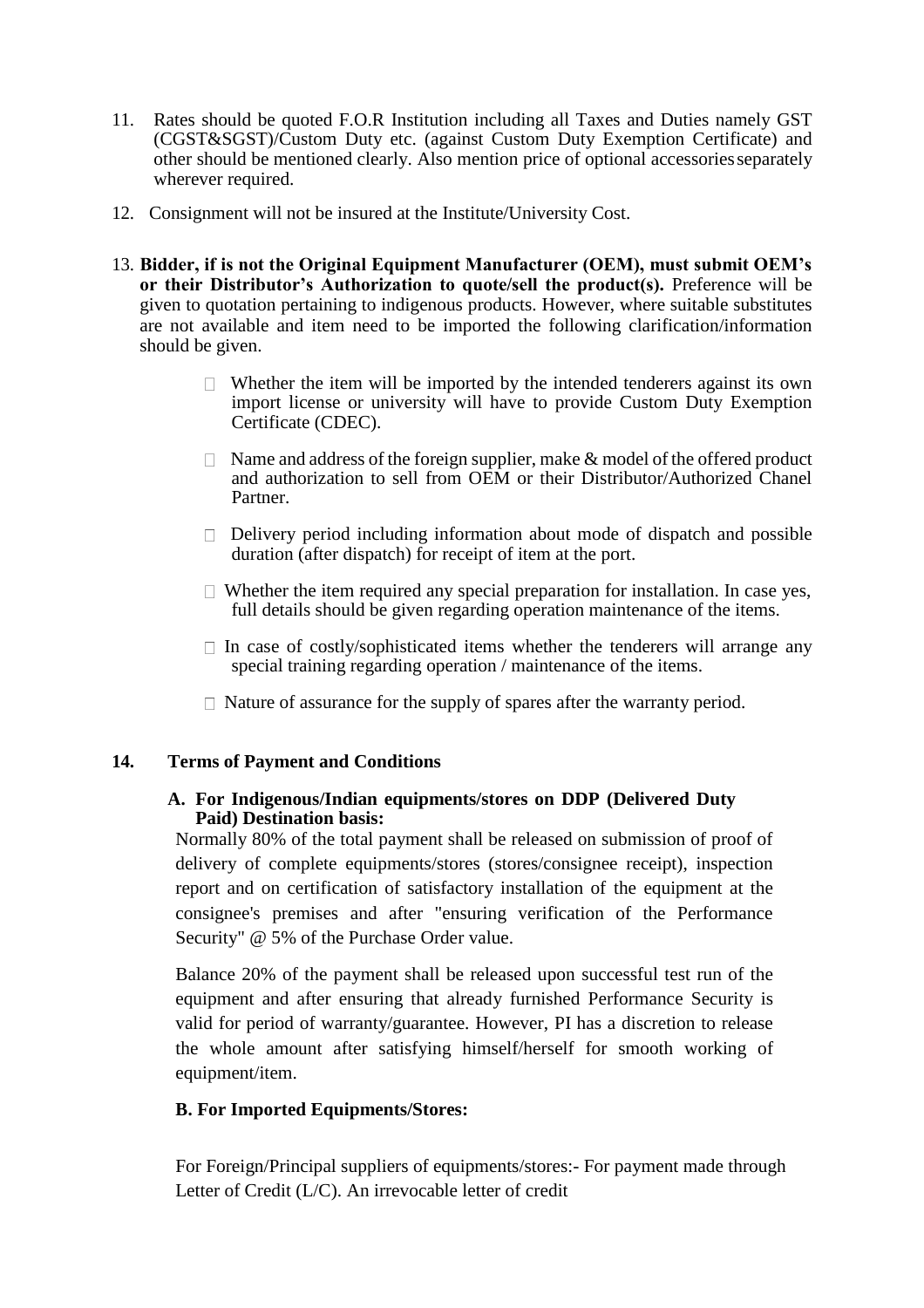(L/C) for 100% of the value of the imported equipments/stores (excluding the value of the Indigenous/Indian equipments/stores, if any) shall be established on submission of the acknowledgement of the order by the successful bidder statingthe country of origin and port of shipment, submission of Performance Security @ 5% of the Purchase Order value, four copies of the Proforma invoice and confirmed Letter of Credit (LC) opening details.

It shall be the responsibility of the bidder to ensure that all the requisite documents are provided to the purchaser including the Performance Security in original for appropriate denomination and period on priority basis, so as to ensure opening of LC on time.

Out of this, 80% of the value of the imported equipments/stores will be paid against inspection certificate (where applicable) and shipping documents to the Principal through L/C. Balance 20% will be released within 30 days after due certification by the Purchaser/Institute for successful commissioning of the equipments at the premises and also, after ensuring that the furnished Performance Security is valid for the period of warranty/guarantee.

## **C. Price Fall Clause**

If at any time prior to delivery of the equipments/stores, the bidder/supplier reduces the sale price of such equipments stores as covered under this tender enquiry, to any organization (including Central/State/Deemed University) at price lower than the price quoted under this contract, he shall forth with reduce the price payable under this tender for the equipments/stores being supplied after the date of coming into force of such reduction, the price of equipments/stores shall stand corresponding reduced.

- 15. In the event of the item(s) being imported product(s), Custom Duty Exemption Certificate (CDEC) will be issued by the University on the written request of the supplier; who, in turn, will furnish copies of relevant Customs Related Documents namely Airways Bill, Packing List, TR-6 challan etc. along with Bill/Invoice.
- 16. Conditional quotations and/or incomplete quotations in any respect will be rejected.
- 17. In case you cannot quote for one or more of the items asked for in the tender the word "NOT QUOTED" (in the rate column) should be indicated.
- 18. The specification of the item quoted by the firm should confirm to the University specifications. Confirmation, in this respect should be specifically mentioned in the tender. Where the tenderer feels that the specification of the item not fully given or differ, from the specification of the item mentioned by the university, the exact specification of such item in a separate deviation sheet should be attached with the tender indicating the item quoted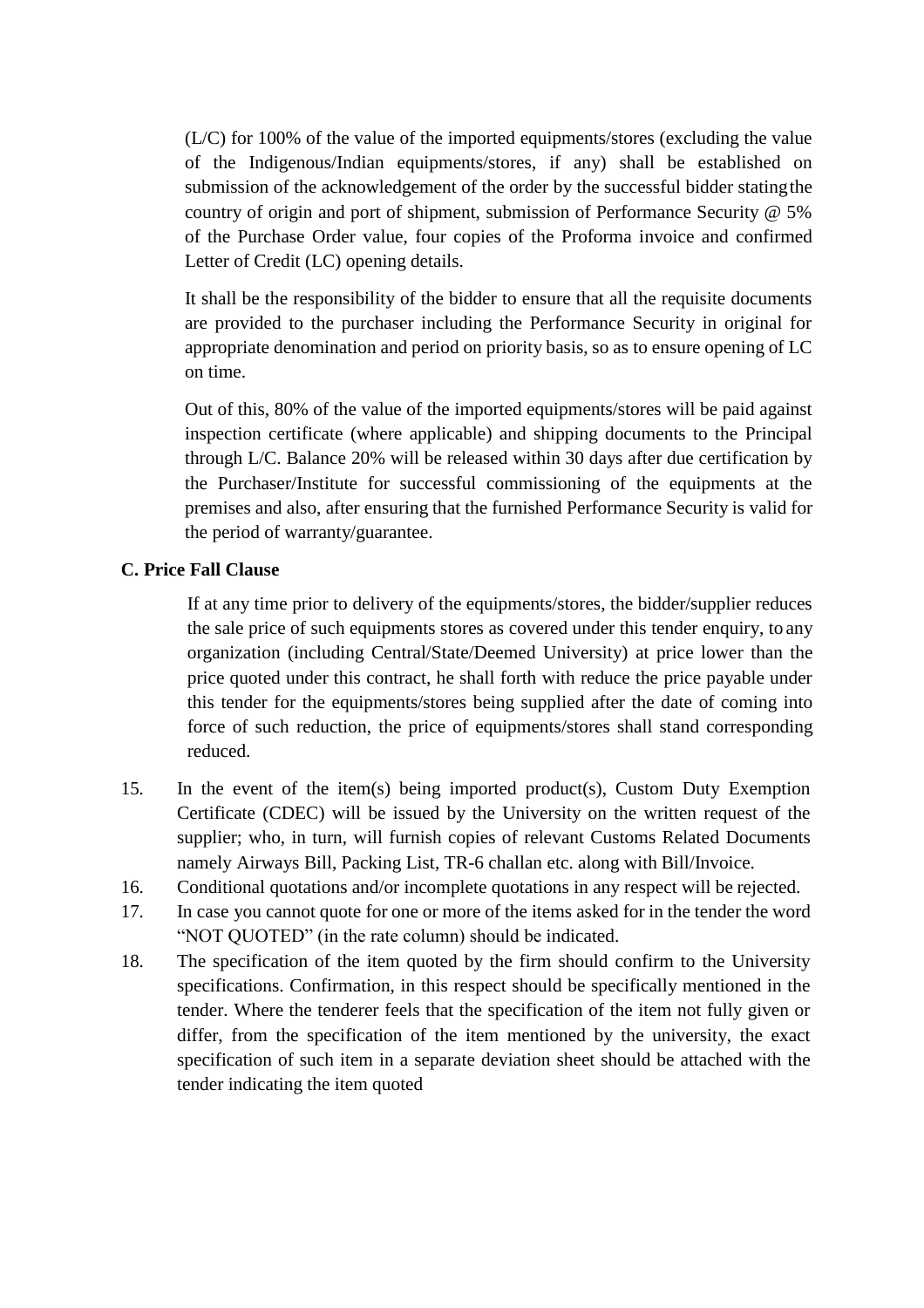- 19. The Firm is required to link the University specifications with catalogues & leaflets/literature and also **mention Make and the Model for each item**. Detailed features, for compliance of specification should be provided on specification sheet & appropriate reference i.e. page no. & para of literature, leaflet wherefrom the relevant information has been checked, should be indicated.
- 20. EARNEST MONEY:- EMD should be attached with the technical bid**.** The EMD shall be in the form of the **BG/Fixed Deposit Receipt/DD** of a scheduled bank issued in favour of **Dr Mohd Muslim**, **Department of Environmental Science, University of Kashmir, Srinagar-190006, Jammu & Kashmir, India**. Xerox copy thereof is to be scanned and uploaded along with the bid, and the scanned copy shall be sent to **Dr Mohd Muslim**, **Department of Environmental Science, University of Kashmir, Srinagar-190006, Jammu & Kashmir, India** so as to reach before the date of closing of the bids. Original copy of the EMD will be asked only from successful bidder/s. Failure to furnish the original instrument before the closing of the bid, will entail rejection of bid and blacklisting. **If the tenderer after acceptance of the tender refused to take up the purchase order, his Earnest Money will be forfeited**. Any tender received without / less Earnest Money deposit shall be summarily rejected.
- 21. The Purchase Order/Contract will be awarded to the successful Bidder whose bid has been determined to be responsive and has been determined to be the lowest evaluated bid, provided further the Bidder is determined to be qualified to execute the Order/Contract satisfactorily.
- 22. The Competent Authority reserves the right to reject any or all the tenders and annul the bidding process at any time prior to award of Contract, without assigning any reason, without thereby incurring any liability to the affected Bidder or Bidders, and his decision will be final.
- 23. The supplies shall have to be made within the period specified in the purchase order failing which the order shall be cancelled and the Earnest Money will be forfeited. However, in exceptional circumstance and, on written request, from the supplier/tenderer, extension of date for supply of the material will be considered. Extension in supply period is at the sole discretion of the competent authority.
- 24. Service manuals, wherever available/ required, should be provided along-with the Equipment's.
- 25. The PI reserves the right at the time of award of PO/Contract to increase or decrease the quantity of goods and services originally specified in the Schedule of Requirements without any change in unit price or other terms and conditions.
- 26. In case of purchase of many items against one tender, which are not inter-dependent or where compatibility is not a consideration, comparison would be made on the basis of prices quoted by the firms for identifying the lowest quoting for each item.
- 27. WARRANTY: **All products must have a minimum of One Year Warranty**. A Warranty Certificate should invariably be supplied along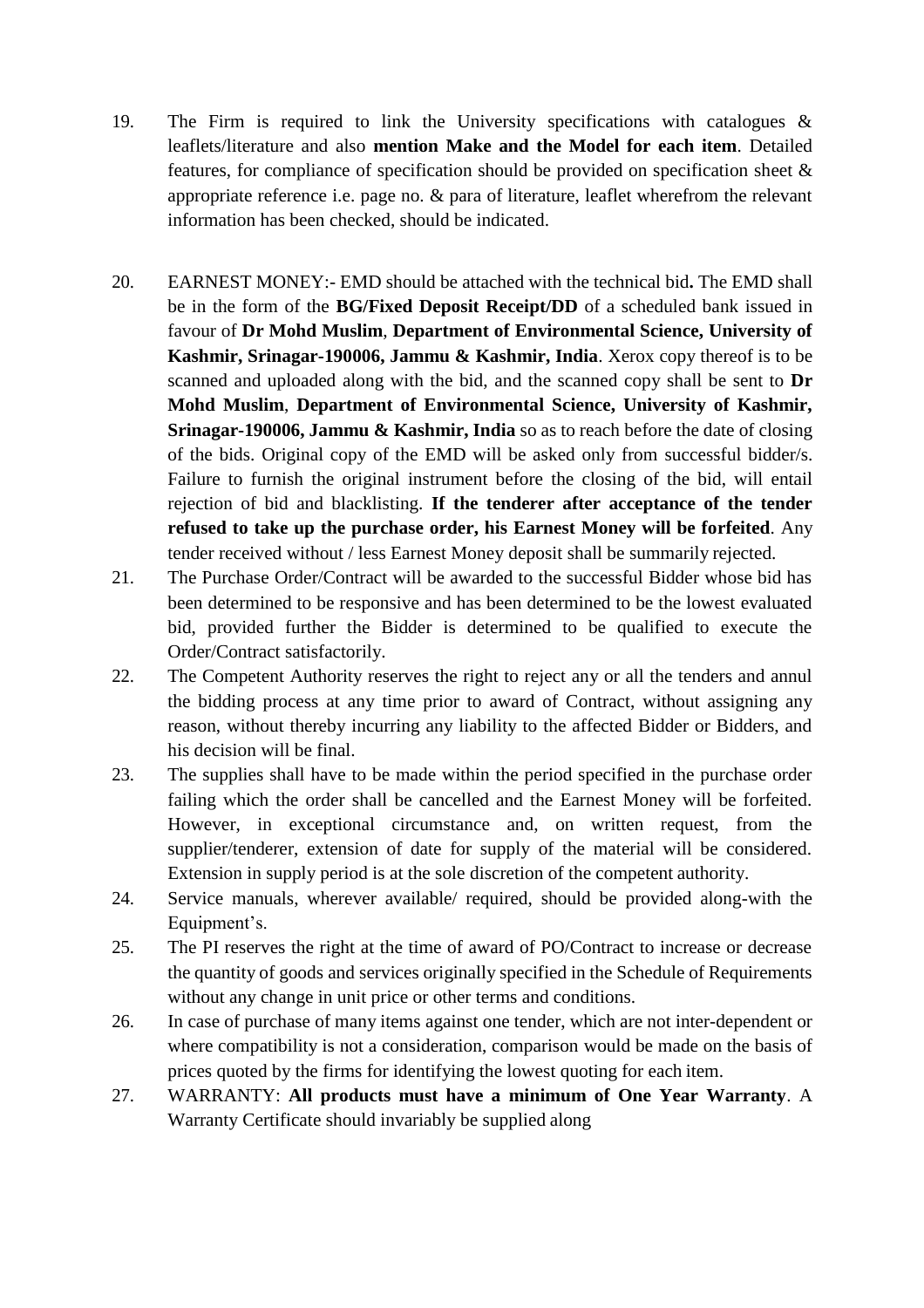with the item at the time of delivery. If after delivery, acceptance and installation and within the guarantee and warranty period, the operation or use of the goods proves to be unsatisfactory, the supplier shall rectify the defects, errors or omissions by repairor by partial or complete replacement on free of cost basis.

- 28. The Competent Authority reserves the right to levy liquidated damages up to 2% of the value of the order for delayed supply. If the supply is delayed beyond the extended period, the PI reserves the right even to cancel the order and forfeit the EMD of the firm/ tenderer.
- 29. PERFOMANCE SECURITY DEPOSIT:- The successful tenderer shall furnish Performance Security Deposit of the value of 02% of the basic cost of the item in the shape of Bank Guarantee/FDR etc. from a Nationalized bank pledged to **Dr Mohd Muslim**, **Department of Environmental Science, University of Kashmir, Srinagar-190006, Jammu & Kashmir, India** for the warrantee/guarantee period to ensure the satisfactory performance of item supplied. The performance guarantee is to be submitted at the time of installation / demonstration of equipment. In case the performance of the item is not found satisfactory and/or the Supplier fails to complete its obligation under the contract/purchase order, the amount of Performance Security will be credited in University account.
- 30. DEFAULT: In the event of default and unsatisfactory service of the contractor/Supplier firm, the Co-PI of the project will be at liberty to repair/get the item serviced from other party at the cost of supplier/ contractor/ tenderer.
- 31. In case of software items, the suppliers should ensure that:-Legal software is supplied in original sealed pouches / P. K. T. A license agreement is enclosed with it. A registration card is available for software.
- 32. FAILURE AND TERMINATION: If the Contractor / Supplier fails to deliver the stores or any instalment thereof within the period fixed for such delivery or at any time repudiates the contract before the expiry of such period, PI of the project may without prejudice to the right of the purchaser recover damages for breach of the contract.
- 33. The technical & financial bids of only those bidders will be opened who fulfil the eligibility criteria and whose documents are found in order. If any of the date earmarked for opening of technical or financial bids happens to be a holiday, the bids will be opened on the very next working day.
- 34. Notwithstanding the provisions relating to extension of time, penalty and cancellation of tender/contract for default, the vendor shall not be liable for forfeiture of its performance security/ liquidated damages or termination for default, if and to the extent that, its delay in performance or other failure to perform its obligations under the contract is the result of an event of Force Majeure (i.e. an event or situation beyond the control of the vendor that is not foreseeable, is unavoidable, and its origin is not due to negligence or lack of care on the part of the vendor; such as wars or revolutions, fires, floods, epidemics, quarantine restrictions and freight embargoes etc.). If the performance in whole or in part or any obligation under the contract is prevented or delayed by any reason of force- majeure for a period exceeding 60 days, either party may at its option terminate the contract by sending a written notice without any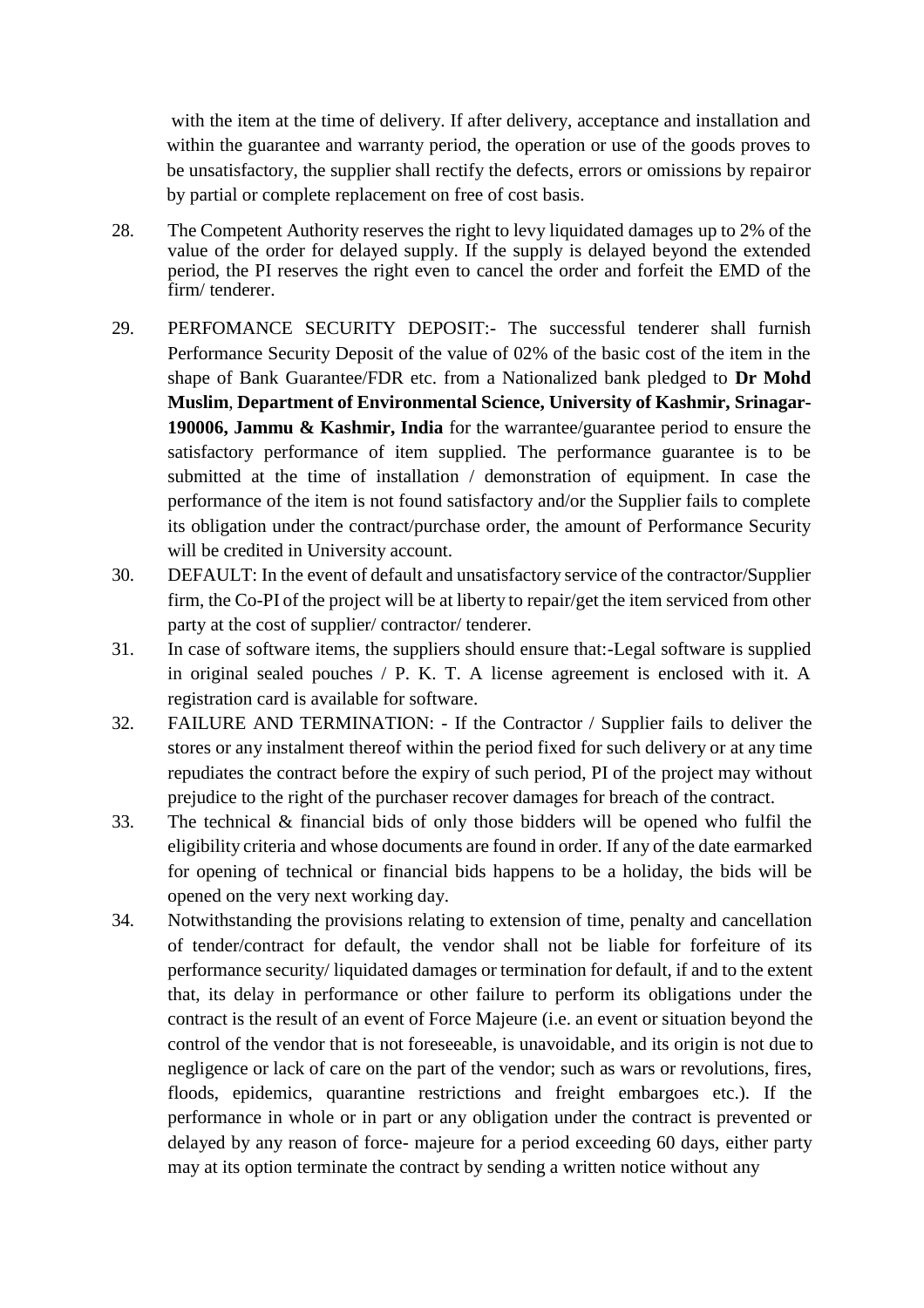financial repercussions on either side.

- 35. The bidder hasto submit an undertaking in firm letter pad that it has not been blacklisted by any Govt deptt./Instt/Autonomous body.
- 36. Proof of GST Registration No and VAT Return copy or any other relevant document for last three financial year since the date of tender.
- 37. PAN No ( Copy of PAN No Attached)
- 38. P.Os Copies/rate contract having executed similar items/order copy of last 5 financial years date of tender.
- 39. Authorization Certificate from Original Equipment Manufacturer (OEM) or their Distributor/dealer to quote/sell the product, in case the Bidder is not the OEM.
- 40. The PI reserves the right to negotiate with the preferred vendor for price if the circumstances demand so or any other provisions/deals that the committee may deem appropriate and suitable for safeguarding preference, interests and priority of Department/Institute.
- 41. The cost of installation of PCR in the Department of Environmental science, University of Kashmir should be quoted separately in financial bid.
- 42. **Arbitration.** All disputes or differences arising out of or in connection with the tender shall be settled by bilateral discussions. Any dispute, disagreement or question arising out of or relating to the Supply/Installation/performance, which cannot be settled amicably, may be resolved through arbitration. In case of arbitration with the firm on any issue, the final decision would be of the **PI of the Project**. The arbitration will be governed by following:-
	- $\Box$  All disputes or differences arising out of or in connection with the contract including the one connected with the validity of the contract or any part thereof shall be settled by bilateral discussions.
	- $\Box$  Any dispute, disagreement arising out of or relating to this contract or relating to construction or performance (except as to any matter the decision or determination whereof is provided for by these conditions), which cannot be settled amicably, shall within sixty (60) days or such longer period as may be mutually agreed upon, from the date on which either party informs the other in writing by a notice that such dispute, disagreement or question exists, will be referred to a sole Arbitrator.
	- $\Box$  Within sixty (60) days of the receipt of the said notice, an arbitrator shall be nominated in writing by the authority agreed upon by the parties.
	- $\Box$  The sole Arbitrator shall have its seat in Srinagar or such other place in the state as may be mutually agreed to between the parties.
	- $\Box$  The arbitration proceedings shall be conducted under the J&K Arbitration and Conciliation Act, 1996 and the award of such Arbitration. Tribunal shall be enforceable in Srinagar.
	- $\Box$  Each party shall have to bear its own cost of preparing and presenting its case. The cost of arbitration including the fees and expenses shall be shared equally by the parties, unless otherwise awarded by the sole arbitrator.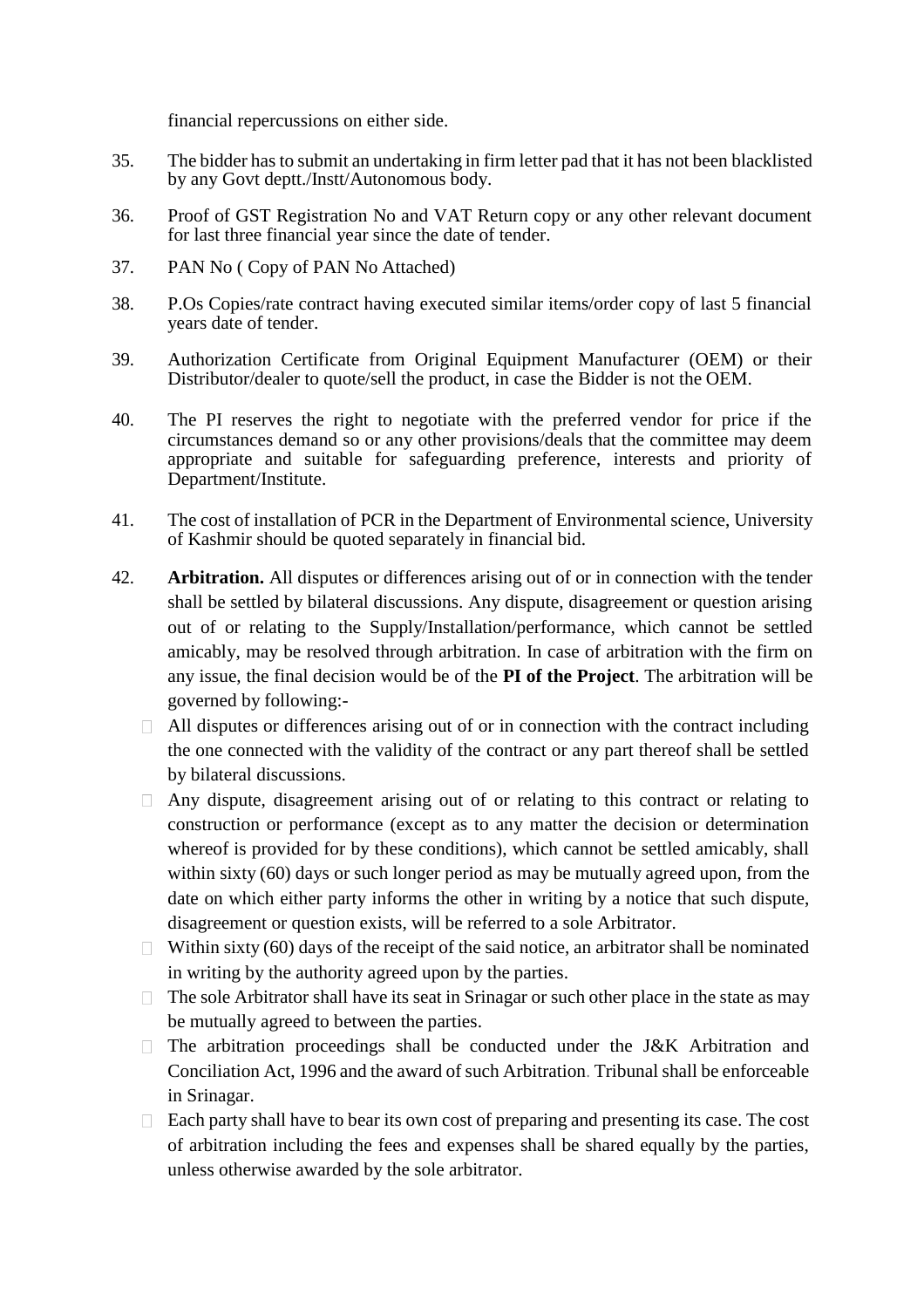$\Box$  The parties shall continue to perform their respective obligations under this contract during the pendency of the arbitration proceedings except in so far as such obligations are the subject matter of the said arbitration proceedings.

**(Note**: In the event of the parties deciding to refer the dispute/s for adjudication to an Arbitral Tribunal, then one arbitrator will be appointed by each party**)**.

> **Mohd Muslim PI -SERB-DST PROJECT Department of Environmental Science University of Kashmir, Srinagar-190006**

Sd

**Jammu & Kashmir, India**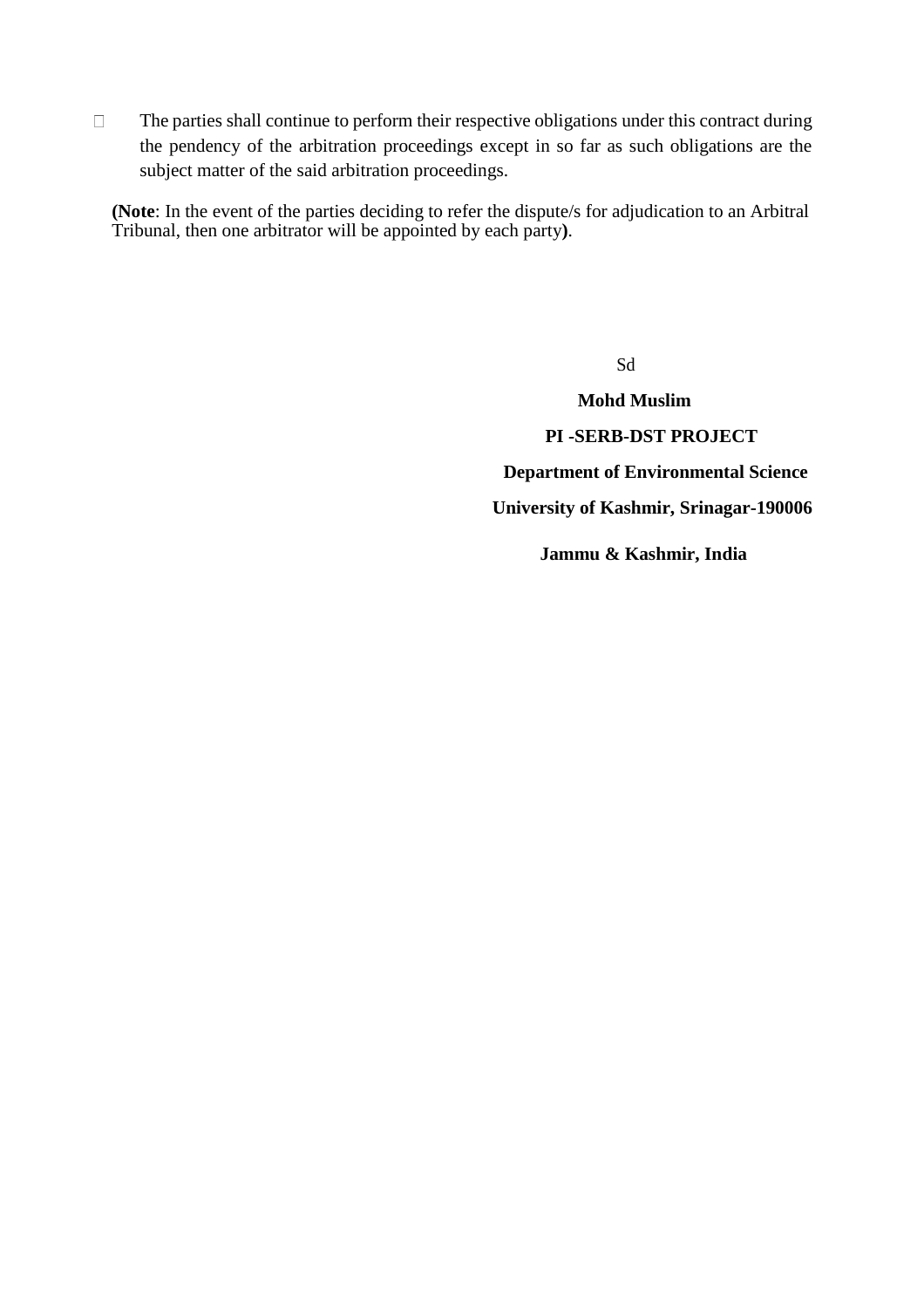| <b>Equipment details</b> |                                |                 |            |  |  |
|--------------------------|--------------------------------|-----------------|------------|--|--|
| Sr. No.                  | <b>Item Name</b><br>/Equipment | <b>Quantity</b> | EMD in INR |  |  |
|                          | <b>PCR</b> gradient            |                 | 7,000/     |  |  |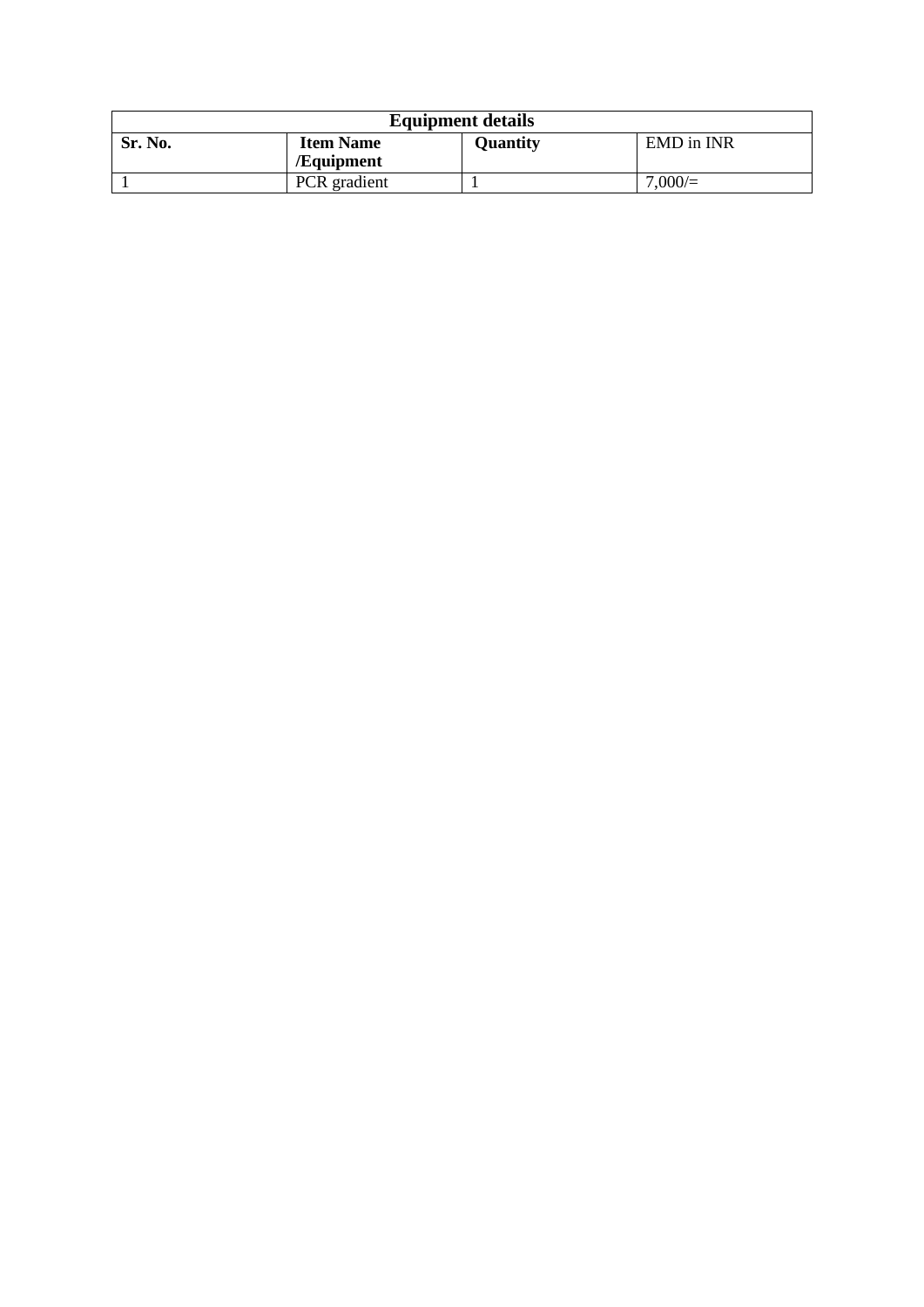## CHECK LIST OF DOCUMENTS TO BE SENT WITH TECHNICAL BID.

| $\overline{\text{S.No}}$ | Particulars of documents                              | Yes/No | Page no | No. of pages |
|--------------------------|-------------------------------------------------------|--------|---------|--------------|
| 1.                       | Proof of EMD (mention amount with instrument          |        |         |              |
|                          | number and date                                       |        |         |              |
| 2.                       | Proof of PAN no. (mention                             |        |         |              |
|                          |                                                       |        |         |              |
| 3.                       | Proof of GST Registration No and VAT Return copy      |        |         |              |
| 4.                       | Brochure/Leaflets/Technical Information,              |        |         |              |
|                          | including Make & Model, Imported/Indian of the        |        |         |              |
|                          | item(s)                                               |        |         |              |
| 5.                       | UNDERTAKING as per format given in the                |        |         |              |
|                          | Tender Document, duly signed.                         |        |         |              |
| 6.                       | Technical specifications, terms & conditions and      |        |         |              |
|                          | delivery period etc. to be submitted on firm"s letter |        |         |              |
|                          | head                                                  |        |         |              |
| 7.                       | Warranty Certificate from manufacturer or             |        |         |              |
|                          | authorized dealer of manufacturer                     |        |         |              |
| 8.                       | P.Os Copies having executed similar items             |        |         |              |
|                          | i.e equipment/order copy only With last 3 financial   |        |         |              |
|                          | years date of tender.(minimum one purchase order      |        |         |              |
|                          | copy Per financial year)                              |        |         |              |
| 9.                       | Authorization Certificate from Original               |        |         |              |
|                          | Equipment Manufacturer (OEM) or their                 |        |         |              |
|                          | Distributor to quote/sell the product, in case the    |        |         |              |
|                          | Bidder is not the OEM                                 |        |         |              |
| 10                       | The bidder has to submit an undertaking in firm       |        |         |              |
|                          | letter pad that it has not been blacklisted by        |        |         |              |
|                          | any Govt                                              |        |         |              |
| 11                       | Deptt./Instt/Autonomous body.                         |        |         |              |
| 12                       | Affidavit for correctness of the bid stamp paper      |        |         |              |

Note: All copies of above documents should be duly signed and stamped by the tenderer before uploading. Further, partial compliance if any may be separately mentioned in remarks and will be the prerogative of the concerned technical committee to accept or reject the same

Pagination must be completed properly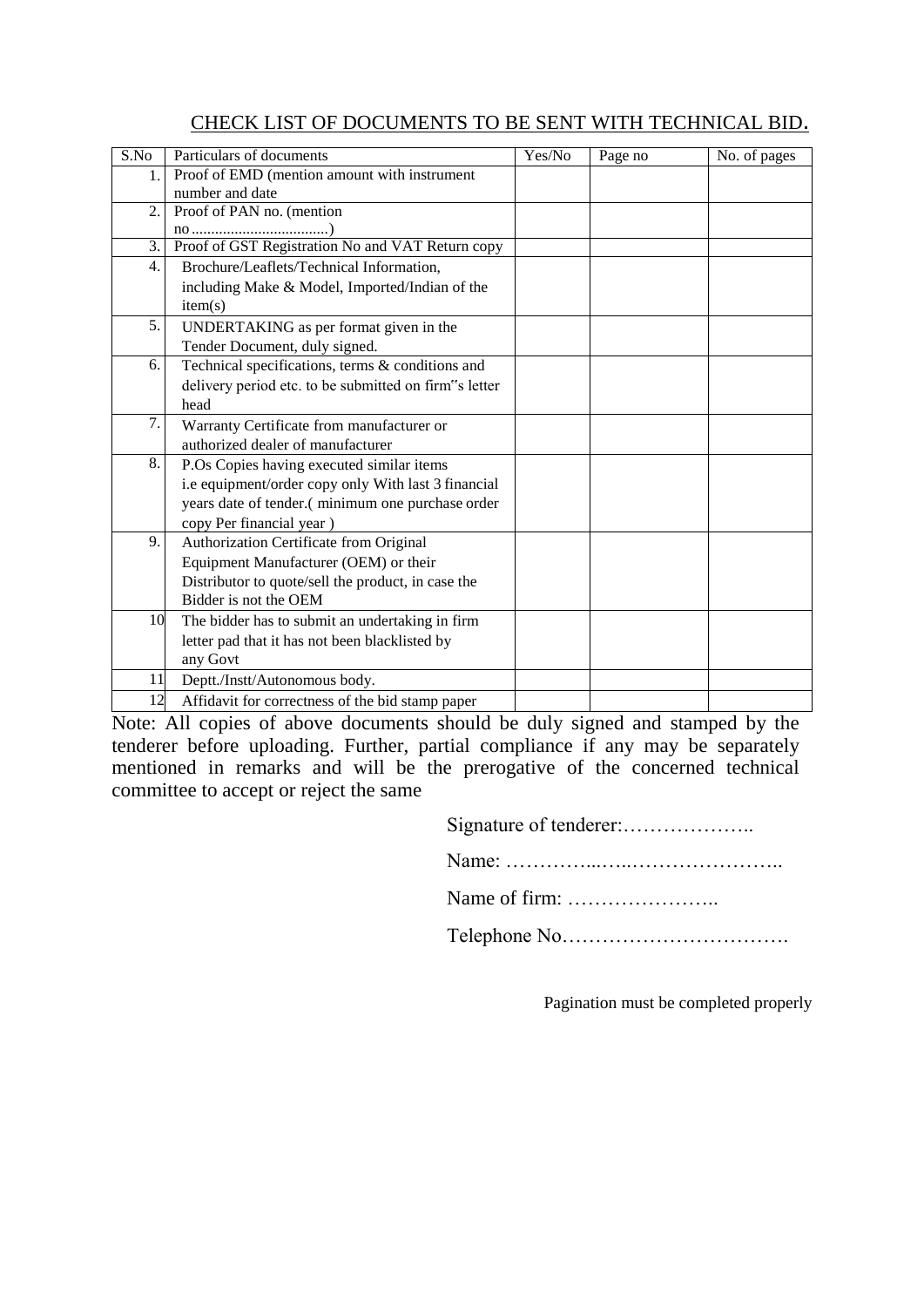## **Specifications for PCR**

- $\triangleright$  The thermal cycler should have a 96 well block (0.2 mL, alloy/Gold/Silver) with 6 or more separate peltier blocks to provide independent temperature zones/ VeriFlex blocks to run – six or more different assays with varying annealing temperatures at the same time.
- $\triangleright$  Each block to accommodate 16 wells and having the ability to set up PCR with a specific temperature differential of up to 5 degree centigrade between blocks.
- $\triangleright$  Run up to 6 separate temperatures in the same plate with user defined time to determine the optimal annealing temperatures. .
- $\triangleright$  The block and sample ramp rate should be 3.9C/sec and 3 to 3.35 °C/sec with on board Tm calculator facility to approximate the optimal annealing temperature.
- $\triangleright$  The system should have the capability to network with other same thermal cyclers (50) or more) together and feature to start them all from one instrument and from anywhere on the network.
- $\triangleright$  The system should support PCR volumes ranging from 10–80 microliter.
- $\triangleright$  Mouse or stylus free navigation capability with 6 inch or more VGA 32k color allowing for easy intuitive graphical user interface programming.
- $\triangleright$  The system should have peripheral USB port & memory of 800 on board protocols
- $\triangleright$  The thermal cycler should have Temperature accuracy  $\pm 0.25^{\circ}$ C (35°C–99.9°C) and Temperature uniformity < $0.5^{\circ}$ C (20 sec after reaching 95 $^{\circ}$ C)
- $\triangleright$  The system should have a USB port to transfer methods from one machine to another.
- $\triangleright$  The instrument software should allow increment and decrement in set-point times and/or temperatures by a fixed amount every cycle.
- $\triangleright$  The instrument software should also allow programming in variable up-ramp and down-ramp temperature rates.
- $\triangleright$  The instrument should allow the downloading/uploading, editing or creating of methods during a PCR method run.
- $\triangleright$  The instrument software should allow the programming of time and temperature HOLDS in a PCR CYCLE with an INSERT function to allow further HOLDS and CYCLES.
- $\triangleright$  The system should have password protection feature to protect protocol folders.
- $\triangleright$  The thermal cycler should have Log book function to show run-time data.
- $\triangleright$  The instrument should have Ethernet or serial ports for connecting to a printer or personal computer.
- $\triangleright$  The machine should be duly certified / authorized for PCR process and the vendor should produce the certificate for the same.
- $\triangleright$  The power requirement for the system should be 100–240 V, 50–60 Hz, max. 800 VA
- $\triangleright$  The printed brochure/catalogue for support of quoted specifications should be provided.
- $\triangleright$  Machine should be supplied with 2 years warranty